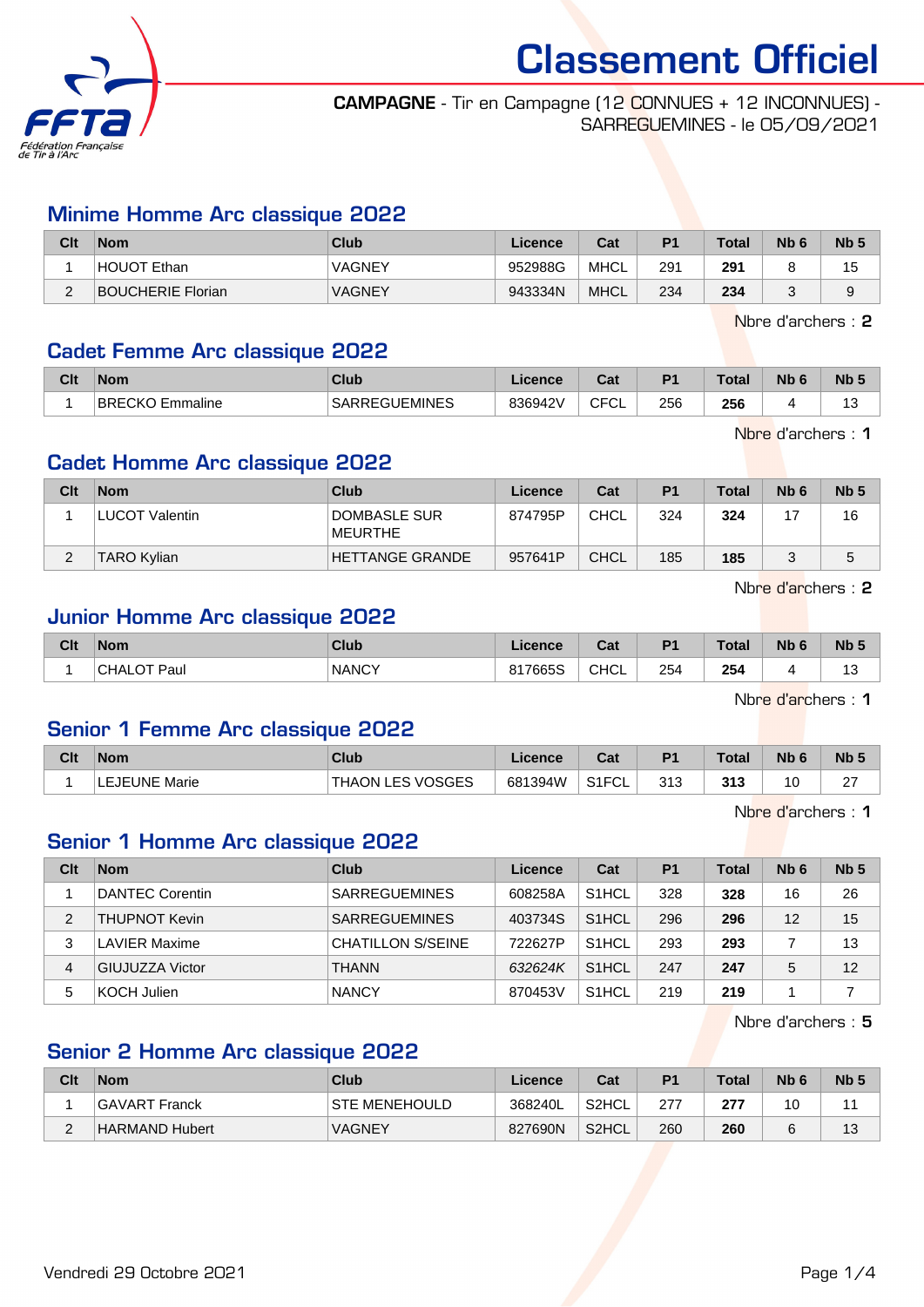

#### CAMPAGNE - Tir en Campagne (12 CONNUES + 12 INCONNUES) - SARREGUEMINES - le 05/09/2021

# Senior 2 Homme Arc classique 2022 (Suite)

| Clt | <b>Nom</b>      | <b>Club</b>               | Licence | <b>Dol</b><br>⊍a   | D <sub>1</sub> | Total | <b>Nb</b> | N <sub>b</sub> 5 |
|-----|-----------------|---------------------------|---------|--------------------|----------------|-------|-----------|------------------|
| ◡   | MAIGRA<br>David | JEMINES<br>SAR<br>, _ _ , | 828465F | S <sub>2</sub> HCL | $25^{\circ}$   | 251   |           |                  |

Nbre d'archers : 3

#### Senior 3 Homme Arc classique 2022

| Cli | <b>Nom</b>        | Club                     | Licence | Cat   | P <sub>1</sub> | <b>Total</b> | N <sub>b</sub> 6 | <b>Nb</b> |
|-----|-------------------|--------------------------|---------|-------|----------------|--------------|------------------|-----------|
|     | NIHOTTE Frederic  | HAUCOURT-MOULAINE        | 274764G | S3HCL | 287            | 287          |                  | 16        |
| ⌒   | MARCHESI Jean Luc | <b>HAUCOURT-MOULAINE</b> | 384733N | S3HCL | 207            | 207          |                  |           |

Nbre d'archers : 2

#### Pro-first2

| Clt | <b>Nom</b>           | Club         | Licence | r.,<br>ual | P <sub>1</sub> | <b>Total</b> | <b>Nb</b>      | N <sub>b</sub> 5 |
|-----|----------------------|--------------|---------|------------|----------------|--------------|----------------|------------------|
|     | ABAD CARRE<br>∟eelou | <b>ARCEY</b> | 015017Y | ∽<br>╰     | 330            | 330          | n,<br><u>.</u> | റാ<br>20         |

Nbre d'archers : 1

# Pro-first1

| Clt | <b>Nom</b>  | <b>Club</b>   | Licence | $R_{\rm{eff}}$<br>cal | D <sub>4</sub> | <b>Total</b> | <b>Nb</b> | N <sub>b</sub> 5 |
|-----|-------------|---------------|---------|-----------------------|----------------|--------------|-----------|------------------|
|     | MESNIL Lisa | ONDANGE<br>НA | 962133X | ╰                     | 206<br>- -     | 206<br>. .   |           |                  |

Nbre d'archers : 1

#### Senior 1 Homme Arc à poulies 2022

| Clt | <b>Nom</b>                      | Club                    | ∟icence | $R_{\rm eff}$<br>udl | D <sub>1</sub> | <b>Total</b> | N <sub>b</sub> 6 | Nb <sub>5</sub> |
|-----|---------------------------------|-------------------------|---------|----------------------|----------------|--------------|------------------|-----------------|
|     | JOUBER <sup>-</sup><br>Valentin | LES VOSGES<br>∵THAON ∟. | 631021T | S <sub>1</sub> HCO   | 379            | 379          | 30               | $\sim$<br>ا ب   |

Nbre d'archers : 1

# Senior 2 Femme Arc à poulies 2022

| Clt | <b>Nom</b>           | Club                 | Licence | Cat                | D <sub>1</sub> | <b>Total</b> | Nb <sub>6</sub> | Nb <sub>5</sub> |
|-----|----------------------|----------------------|---------|--------------------|----------------|--------------|-----------------|-----------------|
|     | MAIGRAT Florence     | <b>SARREGUEMINES</b> | 828468J | S <sub>2</sub> FCO | 320            | 320          |                 | 22              |
|     | <b>ROUPERT Marie</b> | <b>DIEUZE</b>        | 902833R | S <sub>2</sub> FCO | 312            | 312          |                 | 25              |

Nbre d'archers : 2

# Senior 2 Homme Arc à poulies 2022

| Clt            | <b>Nom</b>                 | Club                           | Licence | Cat                            | P <sub>1</sub> | <b>Total</b> | Nb <sub>6</sub> | Nb <sub>5</sub> |
|----------------|----------------------------|--------------------------------|---------|--------------------------------|----------------|--------------|-----------------|-----------------|
|                | <b>MANGEOT Maximilien</b>  | CREUTZWALD                     | 309037K | S <sub>2</sub> HCO             | 392            | 392          | 41              | 22              |
| 2              | <b>BRECKO Philippe</b>     | <b>SARREGUEMINES</b>           | 288390T | S <sub>2</sub> H <sub>CO</sub> | 388            | 388          | 37              | 26              |
| 3              | <b>ARBRUN Laurent</b>      | <b>SARREGUEMINES</b>           | 670390K | S <sub>2</sub> H <sub>CO</sub> | 379            | 379          | 31              | 31              |
| $\overline{4}$ | <b>LUCOT Laurent</b>       | DOMBASLE SUR<br><b>MEURTHE</b> | 219034F | S <sub>2</sub> H <sub>CO</sub> | 379            | 379          | 29              | 34              |
| 5              | <b>GAZZURELLI Frederic</b> | <b>ARCEY</b>                   | 984778L | S <sub>2</sub> H <sub>CO</sub> | 334            | 334          | 15              | 26              |
| 6              | <b>CADRONET Sebastien</b>  | HAUCOURT-MOULAINE              | 881699U | S <sub>2</sub> HCO             | 280            | 280          | 5               | 14              |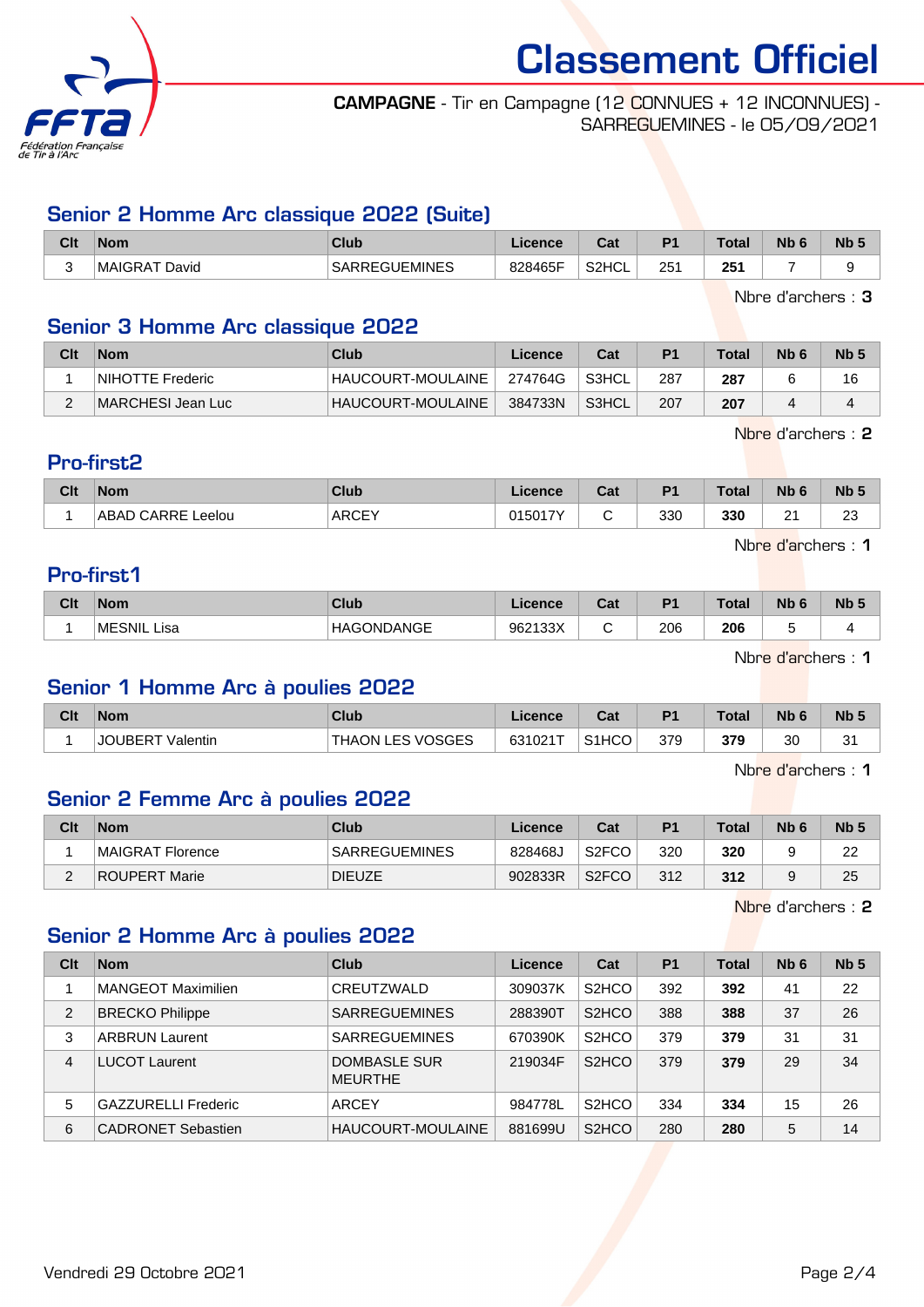

#### CAMPAGNE - Tir en Campagne (12 CONNUES + 12 INCONNUES) - SARREGUEMINES - le 05/09/2021

# Senior 2 Homme Arc à poulies 2022 (Suite)

| Clt                      | <b>Nom</b>                            | Club                   | Licence      | <b>Dol</b><br>ual  | D <sub>1</sub> | <b>Total</b> | <b>N<sub>b</sub></b> | Nb <sub>5</sub> |
|--------------------------|---------------------------------------|------------------------|--------------|--------------------|----------------|--------------|----------------------|-----------------|
| $\overline{\phantom{0}}$ | .∟ENTES <sup>г</sup><br><b>Damien</b> | <b>ARS SUR MOSELLE</b> | 7708L<br>867 | S <sub>2</sub> HCO | 270<br>21 J    | 279          |                      | 16              |

Nbre d'archers : 7

# Senior 3 Femme Arc à poulies 2022

| Clt | <b>Nom</b>           | Club                | Licence | Cat   | P <sub>1</sub> | <b>Total</b> | N <sub>b</sub> 6 | Nb <sub>5</sub> |
|-----|----------------------|---------------------|---------|-------|----------------|--------------|------------------|-----------------|
|     | LEFEVRE Francine     | VILLE SOUS LA FERTE | 292493C | S3FCO | 341            | 341          | 16               | 28              |
|     | BAULER Jeannine      | HAGONDANGE          | 397228V | S3FCO | 279            | 279          |                  | 19              |
|     | <b>BAUDOIN Nelly</b> | HAGUENAU            | 241847C | S3FCO | 214            | 214          |                  |                 |

Nbre d'archers : 3

# Senior 3 Homme Arc à poulies 2022

| Clt | <b>Nom</b>               | Club                       | Licence | Cat   | P <sub>1</sub> | <b>Total</b> | Nb <sub>6</sub> | Nb <sub>5</sub> |
|-----|--------------------------|----------------------------|---------|-------|----------------|--------------|-----------------|-----------------|
|     | <b>DUPONT Jean Louis</b> | <b>NANCY</b>               | 344818C | S3HCO | 367            | 367          | 27              | 26              |
| 2   | NEGRE Jacques            | <b>WISSEMBOURG</b>         | 591990T | S3HCO | 361            | 361          | 25              | 26              |
| 3   | <b>STEPHAN Benoit</b>    | <b>NANCY</b>               | 007736J | S3HCO | 342            | 342          | 18              | 27              |
| 4   | DI SABATINO Lucien       | HAUCOURT-MOULAINE          | 626823E | S3HCO | 339            | 339          | 17              | 26              |
| 5   | LEFEVRE Jeanluc          | <b>VILLE SOUS LA FERTE</b> | 292494D | S3HCO | 334            | 334          | 15              | 23              |
| 6   | <b>BAUDOIN Philippe</b>  | <b>HAGUENAU</b>            | 226042Y | S3HCO | 279            | 279          | 8               | 12              |
| 7   | ROSCHBACH Andre          | <b>HAGONDANGE</b>          | 417501F | S3HCO | 231            | 231          | ⇁               | 2               |

Nbre d'archers : 7

# Senior 1 Homme Bare Bow 2022

| Clt | <b>Nom</b>        | Club                    | Licence | ◠⌒ィ<br>val                      | D <sub>1</sub> | <b>Total</b>  | Nb | N <sub>b</sub> <sub>5</sub> |
|-----|-------------------|-------------------------|---------|---------------------------------|----------------|---------------|----|-----------------------------|
|     | ANTOINE Alexandre | LENEUVE D'ASCQ<br>`VIL. | 675654G | S <sub>1</sub> H <sub>B</sub> B | 278            | 278<br>$\sim$ |    | 10                          |

Nbre d'archers : 1

# Senior 2 Femme Bare Bow 2022

| Clt | <b>Nom</b>                 | <b>Club</b>   | icence  | ו ה<br>⊍d | D <sub>1</sub> | Total                | Nb | <b>Nb</b> |
|-----|----------------------------|---------------|---------|-----------|----------------|----------------------|----|-----------|
|     | <b>KHOUN</b><br><br>Jamila | <b>PRIVAS</b> | 880222N | S3FBB     | 167<br>$-$     | 167<br>$\sim$ $\sim$ |    |           |

Nbre d'archers : 1

# Senior 2 Homme Bare Bow 2022

| Clt | <b>Nom</b>               | Club                 | Licence | Cat                            | P <sub>1</sub> | Total | N <sub>b</sub> 6 | Nb <sub>5</sub> |
|-----|--------------------------|----------------------|---------|--------------------------------|----------------|-------|------------------|-----------------|
|     | <b>SCHILLE Sebastien</b> | <b>SARREGUEMINES</b> | 391664X | S <sub>2</sub> HBB             | 300            | 300   | 12               | 13              |
|     | TARO Jean Bernard        | HETTANGE GRANDE      | 927923M | S <sub>2</sub> H <sub>BB</sub> | 245            | 245   |                  | 10              |
|     | <b>AUBERT Sebastien</b>  | HAUCOURT-MOULAINE    | 895942A | S <sub>2</sub> HBB             | 190            | 190   |                  | 8               |
| 4   | <b>EVERS Pierre</b>      | <b>DIEUZE</b>        | 746332F | S <sub>2</sub> H <sub>BB</sub> | 156            | 156   |                  | 6               |

Nbre d'archers : 4